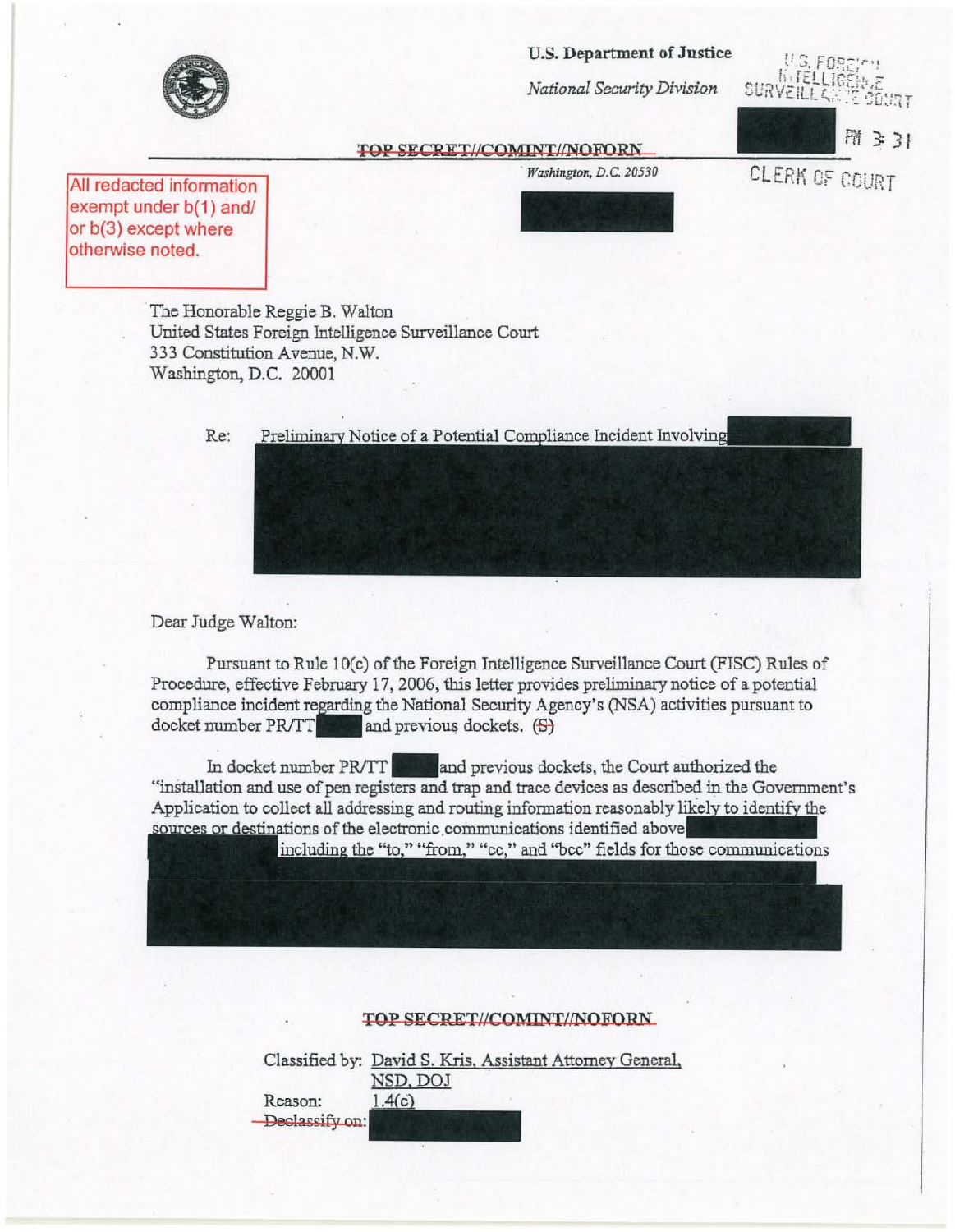#### TOP SECRET//COMINT//NOFORN



 $-TS\text{/}/S\text{L}/N F$ 

In its initial Application, NSA described these categories as follows:

Category (1): For e-mail communications, the devices will extract the addresses contained in the "to," "from," "cc," and "bcc" lines.







**TOP SECRET//COMINT//NOFORN**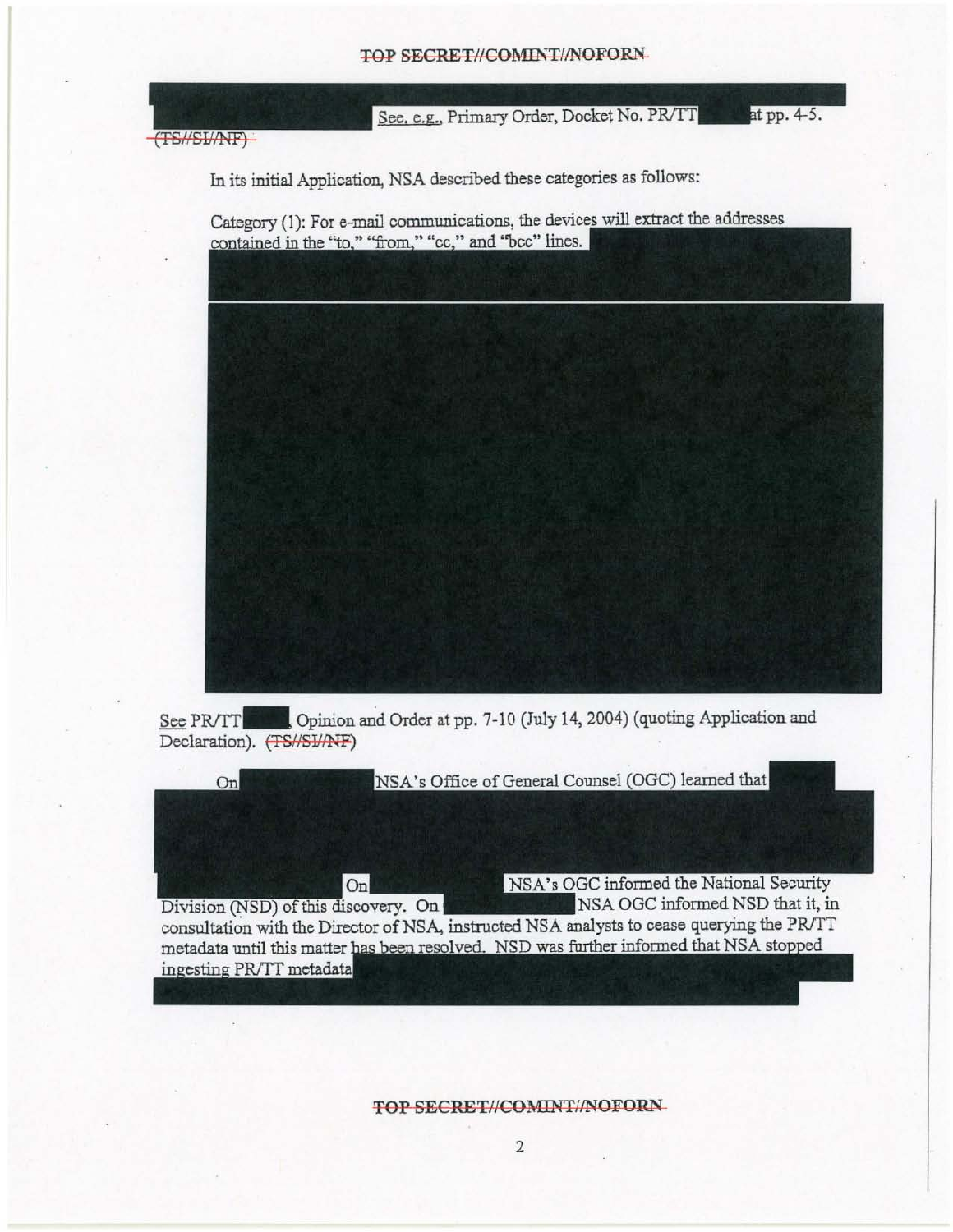## TOP SECRET//COMINT//NOFORN-

**EXECT ANALY AND TO A SECRET/COMINT/INOFORN**<br>
A team of legal, technical, and operational representatives from NSA met with the NSI<br>
to review NSA's<br>
those processes are consistent with the terms of the PRITT Opinion and O <sup>2</sup> A team of legal, technical, and operational representatives from NSA met with the NSD<br>to review NSA's<br>processes and analyze whether Court on July 14, 2004 in Docket Number PR/TT. and subsequent Orders issued by the Court including, most recently, the Order issued in Docket Number PR/TT **NSA** personnel informed the NSD that NSA had

in docket number PR/TT

NSA further reported that it currently

between

legal counsel for the Court on

NSD and NSA continued discussions of this matter NSD provided a preliminary oral notification of this matter to (TS//SI/ATF)

since the Court's first authorization

According to NSA, if



 $TSS\sqrt{SVMNF}$ 

NSA has advised NSD that it will not resume

nor query metadata currently within NSA's PR/TT database until this matter is resolved and with the Court's express approval that NSA may resume

its previous operational practices. Should the Government access to the PR/TT metadata repository is necessary in order to protect against an imminent threat to human life, the Government will first notify the Court. (TS/SJ/ANF)

### **TOP SECRET//COMINT//NOFORN-**